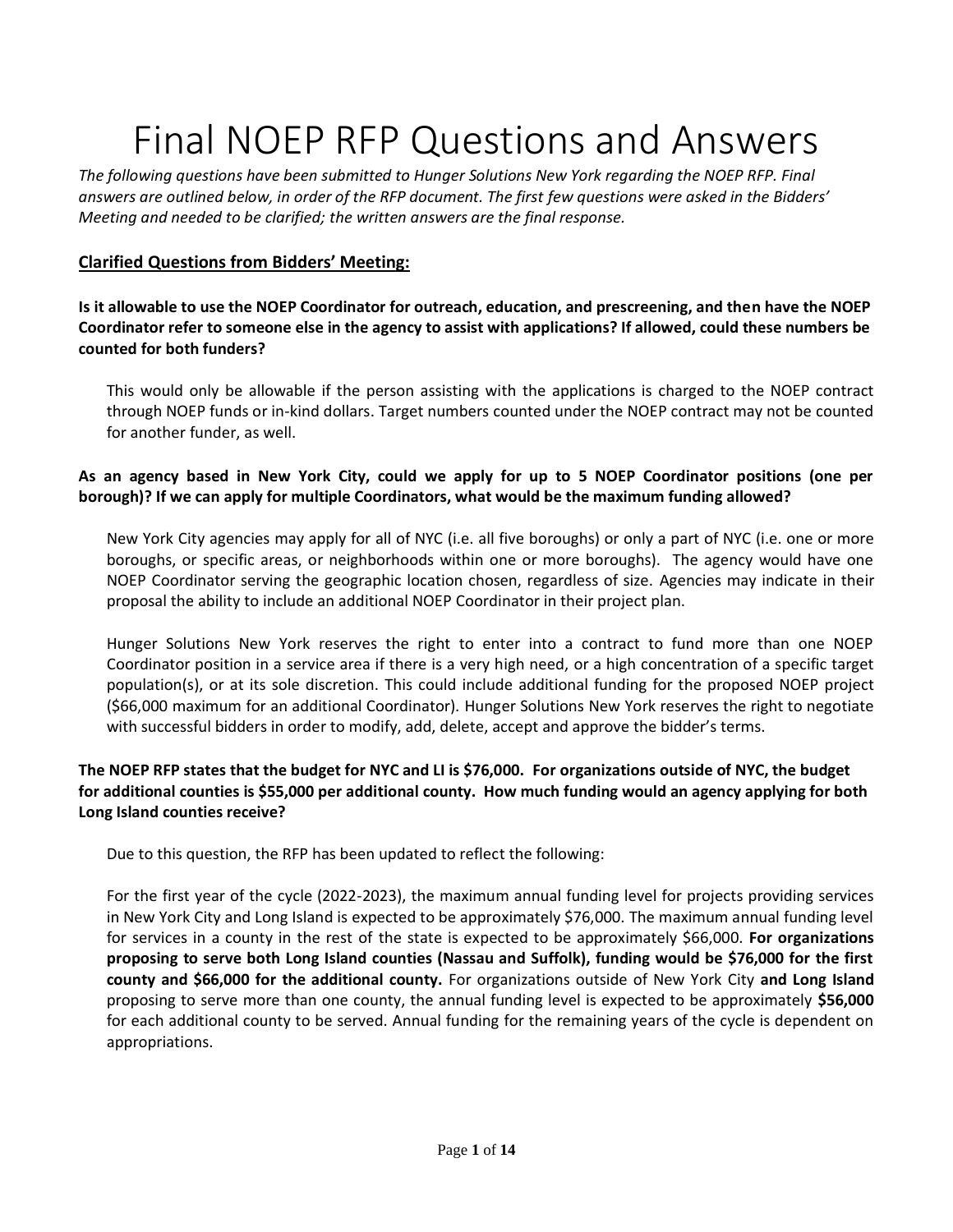# **A. PURPOSE**

*No questions asked.*

# **B. DESCRIPTION OF HUNGER SOLUTIONS NEW YORK, INC.**

*No questions asked.*

# **C. THE NUTRITION OUTREACH AND EDUCATION PROGRAM**

**The RFP states the following: "Organizations that receive NOEP funds are required to employ at least one, 100% NOEP-funded, full-time NOEP Coordinator (or full time equivalent) who is solely devoted to performing NOEPfunded anti-hunger activities." If an organization funds two Coordinators, each at 50%, to cover a county, are they still required to be "solely devoted" to performing NOEP activities, or can the remaining 50% of their job be used for non-NOEP work?**

If an organization proposes to cover a county with two individuals, each doing 50% NOEP work, the individual must be spending 50% of their time working only on NOEP-funded anti-hunger activities. In this example, the remaining 50% of the individual's time would be used for non-NOEP work. Non-NOEP work cannot be charged to the NOEP contract.

#### **With the full-time equivalent rule for NOEP Coordinators, is it allowable to have two NOEP Coordinators cover two counties, but with each Coordinator 50% in one county and 50% in another?**

It is allowable to propose full time equivalent coverage of a county. For example, one county can be covered with two 50% NOEP Coordinators (equaling 100% coverage in the county). It is **not** allowable to propose coverage of a county with just one part-time (less than 100%) NOEP Coordinator.

#### **With the full time equivalent rule, is it possible for one NOEP Coordinator to cover multiple counties? Or is it one Coordinator per county?**

Each county an agency proposes to serve should provide 100% coverage of the county through a NOEP Coordinator. One full time NOEP Coordinator may not cover multiple counties. It is allowable to propose coverage of a county with multiple NOEP Coordinators, as long as, together, those Coordinators provide 100% coverage of the county.

#### **Is the focus of NOEP education, outreach, and raising awareness of SNAP, or is the focus more on SNAP enrollment?**

NOEP focuses on educating potentially eligible households about SNAP, and connecting those households to the SNAP application process. Both the outreach/education piece and the SNAP enrollment piece are crucial to the program's success.

**Can a single county be served by two 50% FTE staff, one from each of two different but collaborating subcontractors? If so, how would this be indicated in an application?**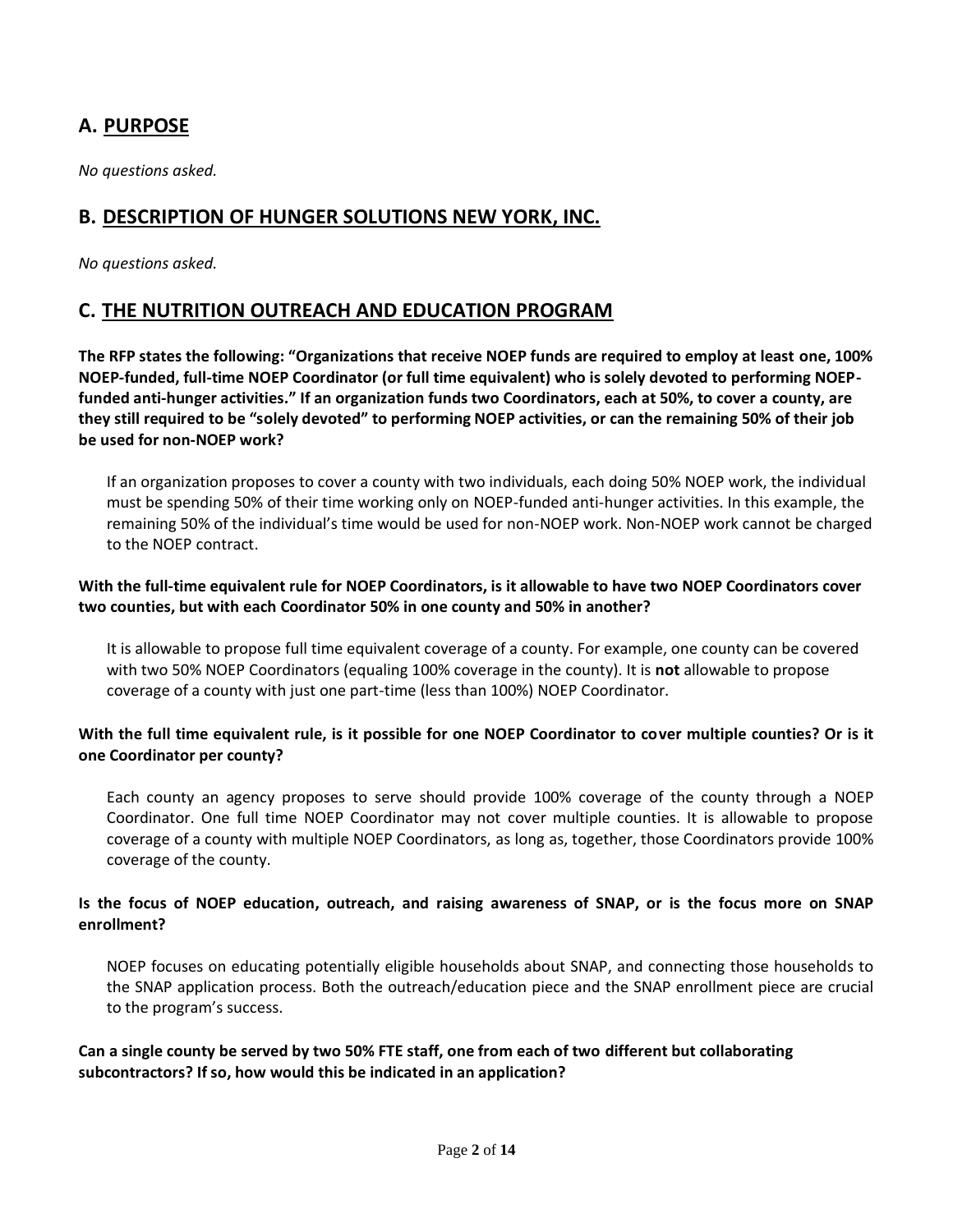Bidders may propose serving a county with full time equivalent (FTE) coverage. For example, one county could be served by two 50% NOEP Coordinators (equaling 100% coverage in the county). Both NOEP Coordinators must be employed by one agency. It is not allowable to submit a joint application with another agency. Subcontractors are expected to have a 100% full time, or full time equivalent, NOEP Coordinator to cover the county they are awarded to serve.

**Based on feedback from former or current subcontractors, are you able to give us any idea on the amount of time each week a NOEP coordinator is "on the road" meeting with potential program applicants, attending educational meetings, etc. versus in the office?** 

The balance of being in and out of the office for a NOEP Coordinator is often dependent on office location and the type of county. An office with a lot of foot traffic in a metro area may allow the Coordinator to spend more time in the office. An office space in a more rural county may require a Coordinator to have office hours at different community locations in order to reach potentially eligible individuals. Regardless, NOEP Coordinators should be performing outreach in the community, participating in community events, hosting presentations, and collaborating with community partners.

#### **Does Hunger Solutions provide any marketing support to subcontractors (like brochure, poster, social media templates, etc.)?**

Hunger Solutions New York runs six outreach campaigns throughout the contract year, focusing on different populations (such as students, working families, children, etc.). Each campaign comes with flyers in both English and Spanish, a letter to the editor template, and social media post options. Subcontractors may modify these materials with their contact information, or create their own outreach materials.

# **D. AGENCY ELIGIBILITY**

#### **Can organizations that are not incorporated but have a fiscal sponsor that is incorporated apply for these funds?**

Bidders must submit either a Certificate of Incorporation or other authorization for operation. Organizations that are not incorporated still need to provide authorization for operation, in addition to a  $501(c)(3)$ Determination Letter.

#### **Is it allowable to submit a joint application with another agency?**

It is not allowable to submit a joint application with one or more additional agencies. Each agency must submit an individual application with the counties they propose to serve.

#### **Our Certificate of Incorporation states our purpose is sectarian (we are a Christian-based organization). However, our current programs are not delivered on the basis of race, religion, color, national origin, gender identity or sexual orientation. Would we be precluded from participation in this program?**

In Appendix A: Proposal Coversheet, there is a section titled "Non-Discrimination/Sectarian Organization Compliance Justification." If you answer yes to any of the questions in that section, a box will appear for you to provide a justification. You would not be automatically precluded from participation.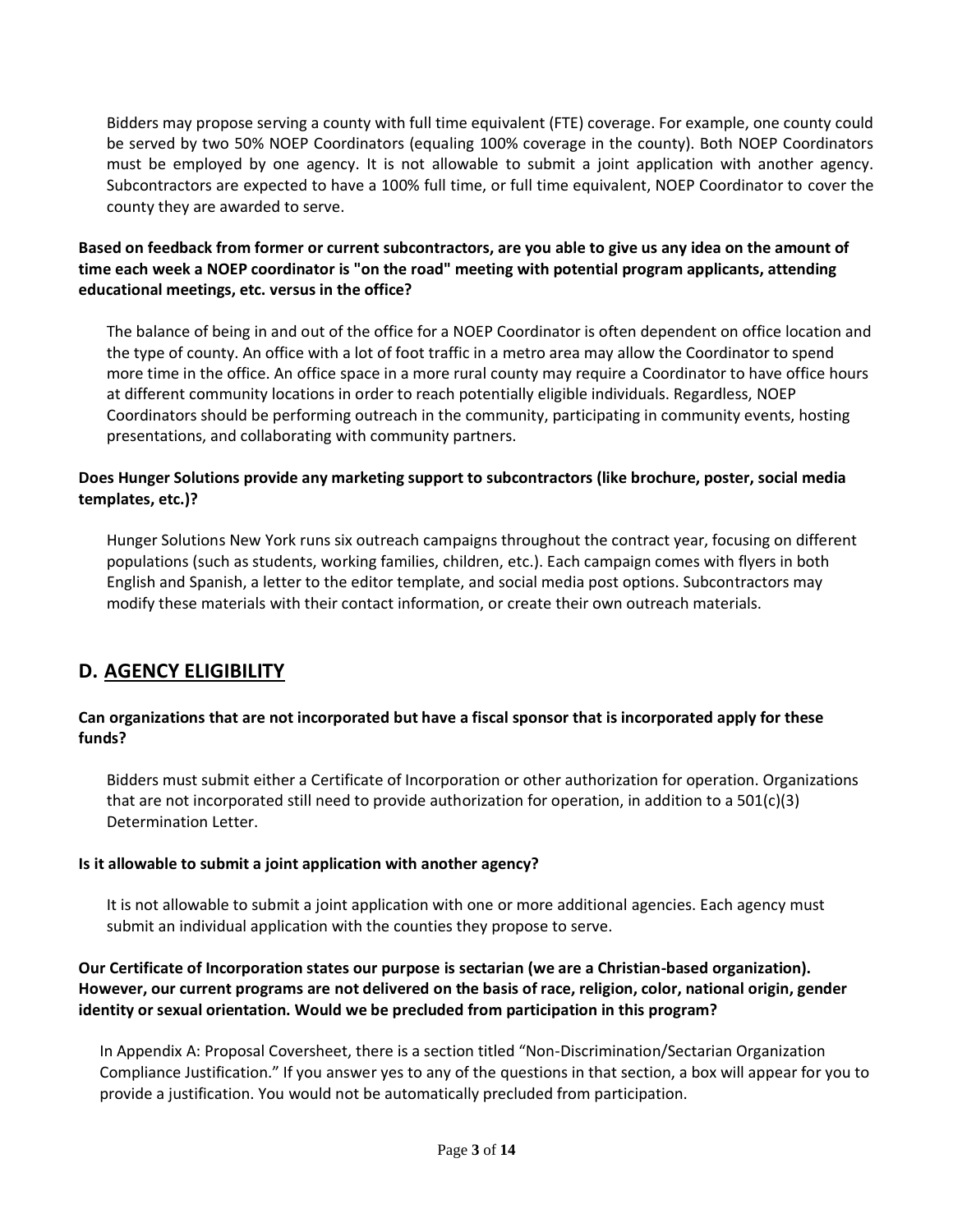**In Appendix A: Proposal Coversheet, there is a section asking if our organization is a Woman Owned Business or a Minority Owned Business. What should a nonprofit organization put for these sections?**

Nonprofit organizations should select no for both of these items.

# **E. OPEN COMPETITIVE PROCESS**

*No questions asked.*

# **F. PROJECT REQUIREMENTS**

*Questions include those asked regarding Appendix E: Requirements for all NOEP Projects.*

**We are interested in serving a county that utilizes a SNAP hotline for outreach rather than a NOEP Coordinator. What is Hunger Solutions vision for supporting these counties in the future? Would it consider any of the following options for this situation: full-time NOEP, part-time NOEP or use an existing NOEP to cover 2 counties?**

Currently, Hunger Solutions New York covers counties without an in-person NOEP Coordinator through an online SNAP Prescreening Tool and SNAP hotline, which is covered internally by a Hunger Solutions New York staff member. At this time, agencies applying for NOEP funds must meet all requirements for NOEP projects as outlined in Appendix E. This includes hiring a full time (or full time equivalent) NOEP Coordinator(s) who provides a physical presence in the service area, and is devoted to providing all NOEP-funded activities in the service area. Outside of NYC, a full time NOEP Coordinator can only cover one county.

#### **Are there any specific educational requirements for the NOEP Coordinator position?**

NOEP subcontractors are responsible for hiring the NOEP Coordinator position, and they may decide what education requirements are necessary. NOEP Coordinators should be able to perform outreach (including presenting and tabling at community events), provide application assistance, and be comfortable with technology such as Microsoft Word, Excel, and PowerPoint.

#### **Is there a template job description Hunger Solutions New York could provide for the NOEP Coordinator position?**

Hunger Solutions New York may provide a sample job description for the NOEP Coordinator position once awards have been determined. Appendix E: Requirements for all NOEP Projects may assist subcontractors in creating a job description.

#### **Due to the pandemic, our NOEP Coordinator has been working remotely from a home office. Once the pandemic passes, we expect our Coordinator to be at community locations with a pre-screening space, while occasionally working from a home office. Would this meet the NOEP office space requirement?**

NOEP Coordinators are required to having an office space that includes the following: a handicapped accessible space in their awarded service area where clients can meet with the Coordinator face-to-face for a confidential prescreening and application assistance; a locked filing cabinet for confidential information storage; required equipment for NOEP work; and the ability to accept mail or materials that are personally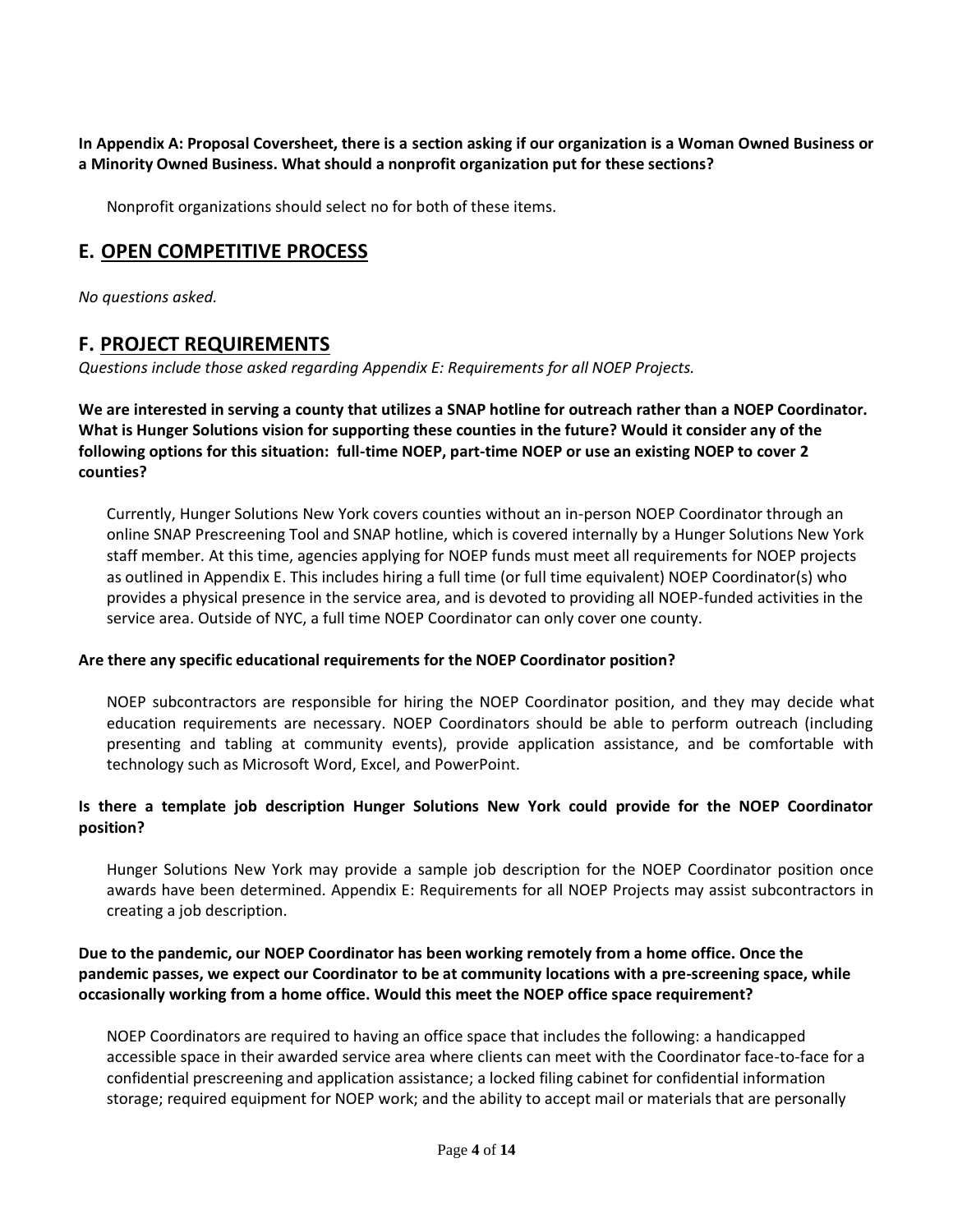delivered for the NOEP Coordinator. Due to the pandemic, Hunger Solutions New York has allowed flexibility on hybrid work schedules and locations. Hunger Solutions New York reserves the right to update the NOEP office space requirement.

## **The RFP states that bidders must "Maintain a daily presence and a handicapped accessible office in each service area where clients can meet with the NOEP Coordinator(s) face-to-face." For NYC bidders, would one office be sufficient to meet this requirement?**

New York City bidders must have access to a space in each borough they propose to serve where the NOEP Coordinator can provide all NOEP services, including confidential prescreens and application assistance.

#### **We are located on the southern border of Albany County. We see the current subcontractor is located in the City of Albany. How much weight is given to physical location of the subcontractor?**

The requirement for NOEP subcontractors is to have a physical presence in the county they are proposing to serve. Bidders that are not located in the main city within the county would not be penalized.

#### **What are the training requirements for this contract, and when would that begin?**

All staff working on NOEP (program and fiscal) must attend trainings as required by Hunger Solutions New York. New NOEP Coordinators are provided a three day training on NOEP job responsibilities and SNAP to onboard them into the program (due to the pandemic, this training is currently being offered virtually). New NOEP Supervisors are also required to attend a session on NOEP Supervisor responsibilities. Throughout the contract year, required webinars will be scheduled for NOEP Coordinators on topics such as the quarterly report template, technology updates, special populations and SNAP eligibility, etc. Additionally, NOEP subcontractors are provided a Hunger Solutions New York Contract Manager to assist with one-on-one program training, as well as a Fiscal Associate who will help the subcontractor's fiscal staff with budgeting and vouchering questions.

Training will begin at the start of the new contract cycle.

#### **Our agency is proposing we serve a specific high-need community. Will we be penalized if we do not serve the entire county?**

NOEP subcontractors are expected to serve the entire county awarded to them. While agencies can propose a focus on a specific high-need community, they cannot discriminate against populations outside of that community. Hunger Solutions New York runs outreach campaigns and initiatives around specific populations, such as students, children, working families, immigrants, veterans, and seniors. NOEP subcontractors are required to participate in these outreach campaigns and assist anyone in the county potentially eligible for SNAP who seeks assistance from the subcontractor.

In New York City, a bidder may choose to target a specific population, e.g., immigrants, homeless, persons with disabilities, etc., within all of NYC or only a part of NYC (i.e. one or more boroughs, or specific areas, or neighborhoods within one or more boroughs). Each NYC project must have office space and conduct outreach in their proposed service area(s). All NYC projects must serve any resident of the five boroughs regardless of target populations.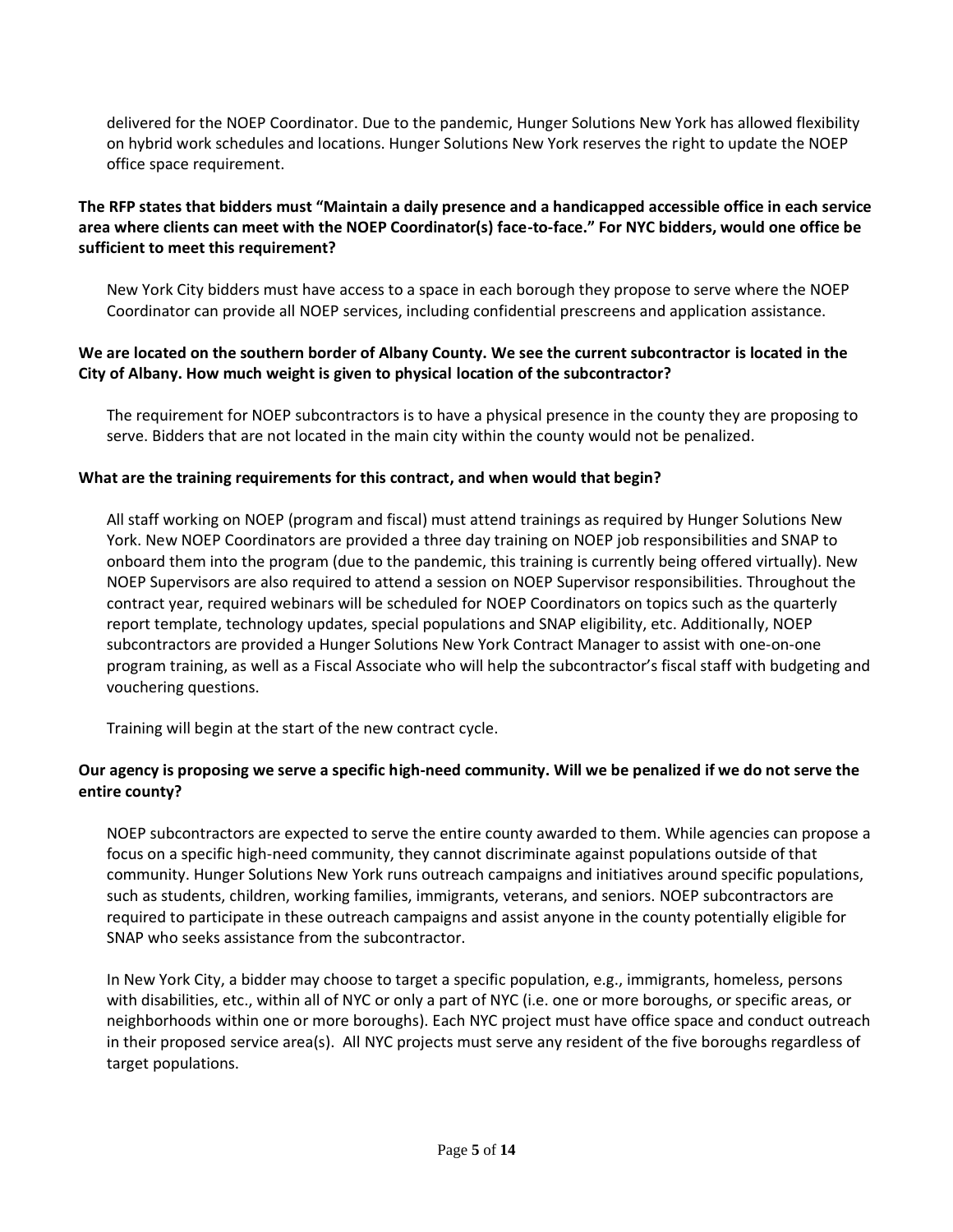**Our agency wants to propose using NOEP services for a specific community in the Bronx. Our agency has other case managers in the borough, which can also assist with benefits access. While we would not discriminate against a client seeking services, we would inform a client if a case manager is closer than a NOEP Coordinator to their location. Is this acceptable?**

Organizations may have staff that provide assistance with benefits access outside of the 100% funded NOEP Coordinator, but may not double count target numbers by reporting numbers through NOEP and another funding source. In this instance, in order to count the numbers from the case managers as part of the NOEP contract, the individual(s) would need to be listed on the NOEP Budget and the percentage of work that will be allocated to NOEP or noted as in-kind funds being paid through your organization. If the case managers are not funded or listed on the NOEP Budget as in kind, clients assisted by those case managers may not be counted towards the NOEP contract target goals.

## **If an agency proposes to serve multiple counties, is it possible for a NOEP Coordinator in one county to serve as a NOEP Supervisor in another county?**

No, a NOEP Coordinator may not also serve as a NOEP Supervisor.

## **When a NOEP Coordinator is doing outreach in the community, are they allowed to provide information on other programs from their agency?**

When doing outreach in the community, NOEP Coordinators are expected to focus on informing and educating potentially eligible individuals about SNAP. They are allowed to refer community members to other helpful programs, including those within their agency.

#### **Can we use NOEP funds to promote this program on social media platforms (ex. Facebook, Instagram)?**

Social media promotion is allowable as an outreach activity, and can be reimbursable through the contract. The post must meet program requirements and be approved by your Hunger Solutions New York Contract Manager prior to posting online.

# **G. NOEP ACTIVITY GOALS**

## **NOEP Activity Goals state that subcontractors are required to reduce or resolve at least one or more statewide SNAP barriers. Can these statewide SNAP barriers be found anywhere online now or provided to applicants prior to the deadline?**

The NOEP Activity Goals section outlines all goals provided by the Office of Temporary and Disability Assistance (OTDA). NOEP subcontractors are required to submit a written narrative quarterly describing a local barrier encountered with a new SNAP application; Hunger Solutions New York is responsible for statewide barrier information. For a NOEP subcontractor, a barrier is defined as a local level practice/procedure/step that inhibits SNAP-eligible households from completing the SNAP application process or being mistakenly denied benefits. Local barriers include application barriers, budgeting barriers, EBT card barriers, special population barriers, etc.

#### **A number of goals state "a minimum number of…" individuals/households served. What is considered a minimum number? Do agencies require a specific number?**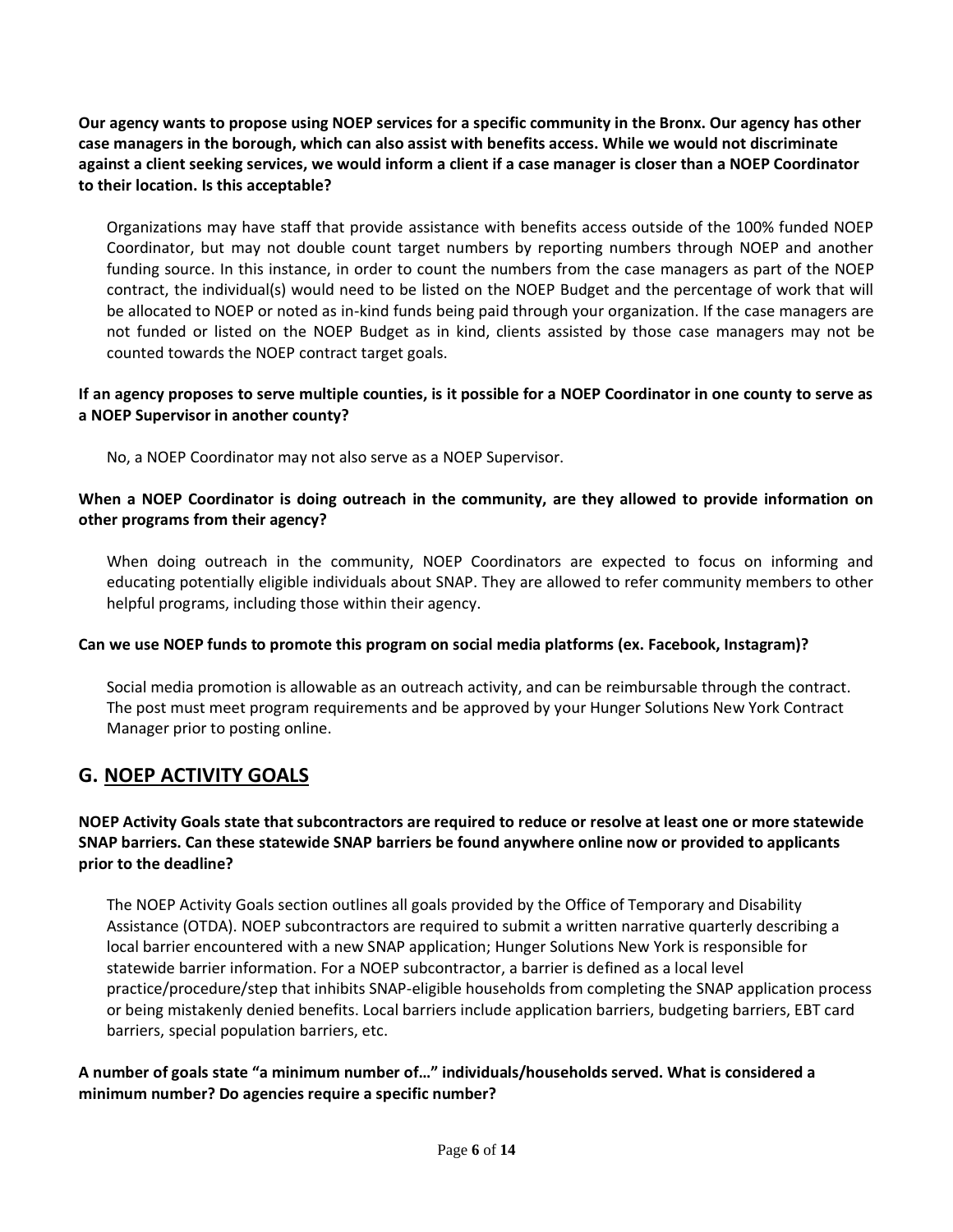This section of the RFP outlines the targets agencies will have to meet annually. The number assigned to each agency will differ based on geographic location, level of unmet need in the service area, agency's past experience with Hunger Solutions New York (if applicable), OTDA's annual program targets assigned to Hunger Solutions New York, and the proposed model of delivery for the project. Targets are assigned by county, and the agency must meet at least their target number for each goal.

#### **Will the numerical targets for NOEP activity goals be assigned by county and/or an application's targeted populations?**

Numerical targets will be assigned at the county level. NOEP subcontractors are required to serve all residents in their service area, even if targeting a specific population.

#### **Is there a standard number for each NOEP activity goal?**

The number assigned to each agency will differ based on geographic location, level of unmet need in the service area, agency's past experience with Hunger Solutions New York (if applicable), OTDA's annual program targets assigned to Hunger Solutions New York, and the proposed model of delivery for the project. There is not a standard number for all counties.

#### **Have the numerical targets for the activity goals for each county already been determined? If so, can you provide these?**

Numerical targets are tailored to each service area based on five criteria: geographic location, level of unmet need in the service area, agency's past experience with Hunger Solutions New York (if applicable), OTDA's annual program targets assigned to Hunger Solutions New York, and the proposed model of delivery for the project. Targets will be assigned at the beginning of the contract year.

#### **Will we be assigned target numbers if we are awarded a contract, or do we have to submit a number that we expect to serve?**

Hunger Solutions New York will assign target numbers at the beginning of the contract year.

## **Under NOEP Statewide Activity Goals, it's stated that NOEP Subcontractors will be assigned numerical targets. The RFP also recommends we obtain a letter of support from the LDSS. The process for obtaining a LOS includes indicating the number of persons to be served. Is there a recommended number for each activity?**

For potentially new subcontractors looking to obtain a Letter of Support from their LDSS/HRA office, the main target of connecting eligible households to receive SNAP ranges from approximately 150 in rural counties up to 600 in New York City / metro counties. Hunger Solutions New York retains the right to adjust these numbers based on the criteria utilized to determine program target numbers. Official program targets will be assigned as of July 1, 2022.

#### **What is the anticipated SNAP enrollment goal for Schuyler County?**

Program target numbers will be provided at the start of the upcoming contract year (July 1, 2022). These targets are determined by a number of criteria, including geographic location, level of unmet need in the service area, agency's past experience with Hunger Solutions New York (if applicable), OTDA's annual program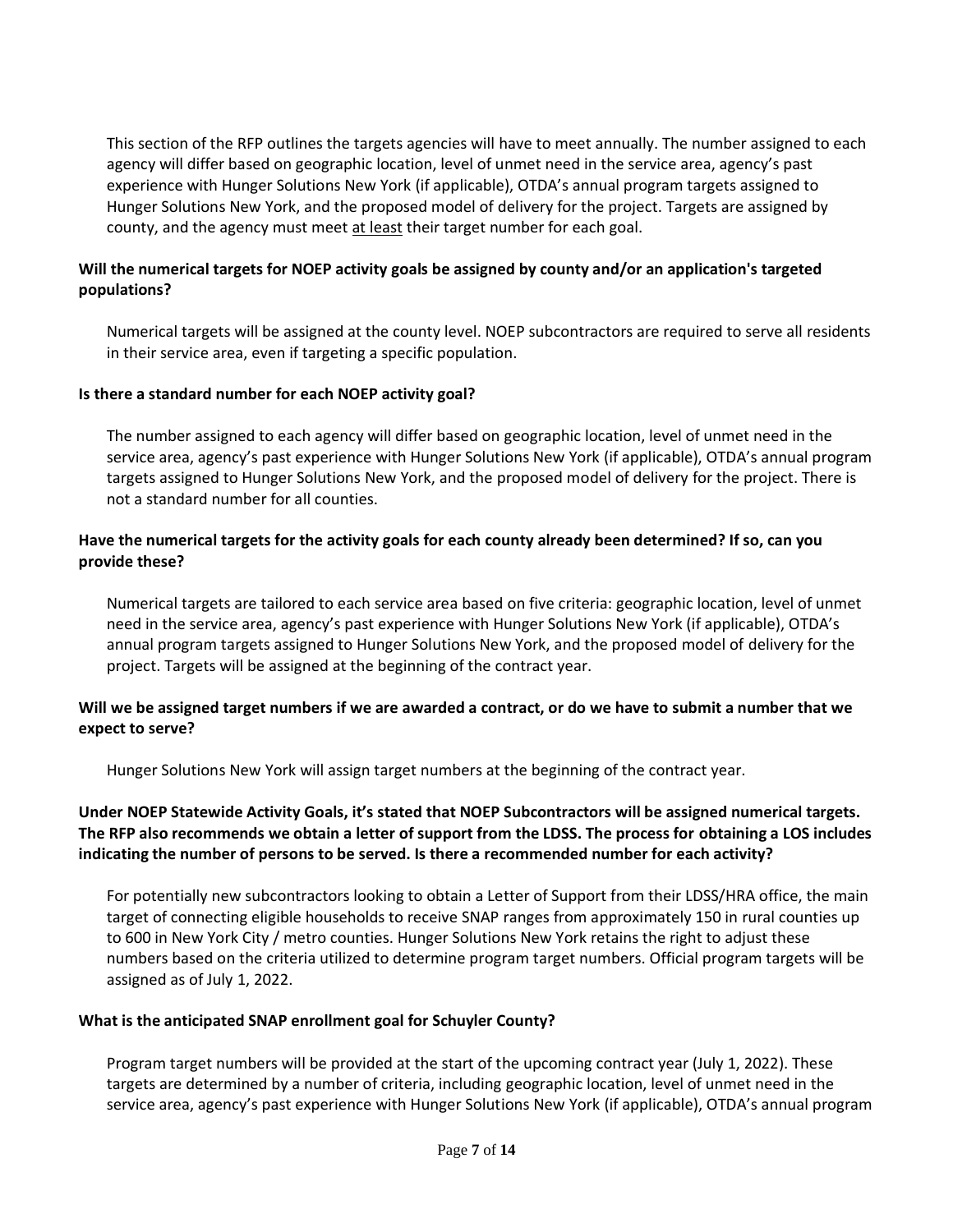targets assigned to Hunger Solutions New York, and the proposed model of delivery for the project. Due to this criteria, target numbers for a specific county cannot be provided to applicants in advance.

#### **Would the goal of SNAP enrollments be based on new SNAP applications that the NOEP Coordinator participated in, or the agency-wide SNAP enrollment for that year?**

The goal of SNAP enrollments does focus specifically on new SNAP applications. Results for this goal may only be counted if the individual assisting the client is included in the NOEP budget, using either NOEP funds or inkind dollars. Target numbers may not be double counted through NOEP and another funding source.

#### **In regards to outcome goals, can SNAP enrollment outcomes funded by other sources be part of the outcomes reported? Or is there a duplication policy where outcomes reported under NOEP cannot include outcomes that are resulting from other activities?**

Only SNAP enrollment outcomes that are a direct result of NOEP work can be counted towards this contract. There cannot be comingling of funds or target numbers.

#### **Will there be any changes in the reporting process for this contract cycle?**

Hunger Solutions New York has used an online contract management system for many years, called NOEP Online, to gather information from NOEP subcontractors. Hunger Solutions New York will be implementing a new contract management system with the start of this new cycle, called HSNYonline, which will be more user friendly and accessible. NOEP subcontractor feedback has been taken into consideration regarding reporting, so minor updates to the report have been implemented. NOEP subcontractors will be provided the report template at the start of the contract year.

# **H. PROJECT SCOPE, GEOGRAPHIC AREA, AND SPECIFIC TARGET POPULATIONS**

#### **We have multiple case managers at different locations in New York City, but are looking to use the NOEP Contract to target a specific neighborhood. Is this allowed?**

Yes, in New York City, an acceptable geographic area is all of NYC (i.e. all five boroughs) or only a part of NYC (i.e. one or more boroughs, or specific areas, or neighborhoods within one or more boroughs).

#### **If an organization has an OTDA SNAP Education grant to provide outreach and education in selected communities within a given geographic jurisdiction, can NOEP funds be used to support outreach and education activities in other communities in that geographic jurisdiction?**

Agencies are required to serve the entire county/service area they apply for, even if focusing on particular populations. NOEP funds and targets cannot be comingled with other grants.

#### **The RFP states that at this time, the most counties one agency holds outside of New York City is 6 counties. Is this the maximum number of counties we can apply for?**

There is no maximum for the number of counties an agency can apply for.

# **I. DURATION OF CONTRACT PERIOD AND EXPECTED FUNDING LEVELS**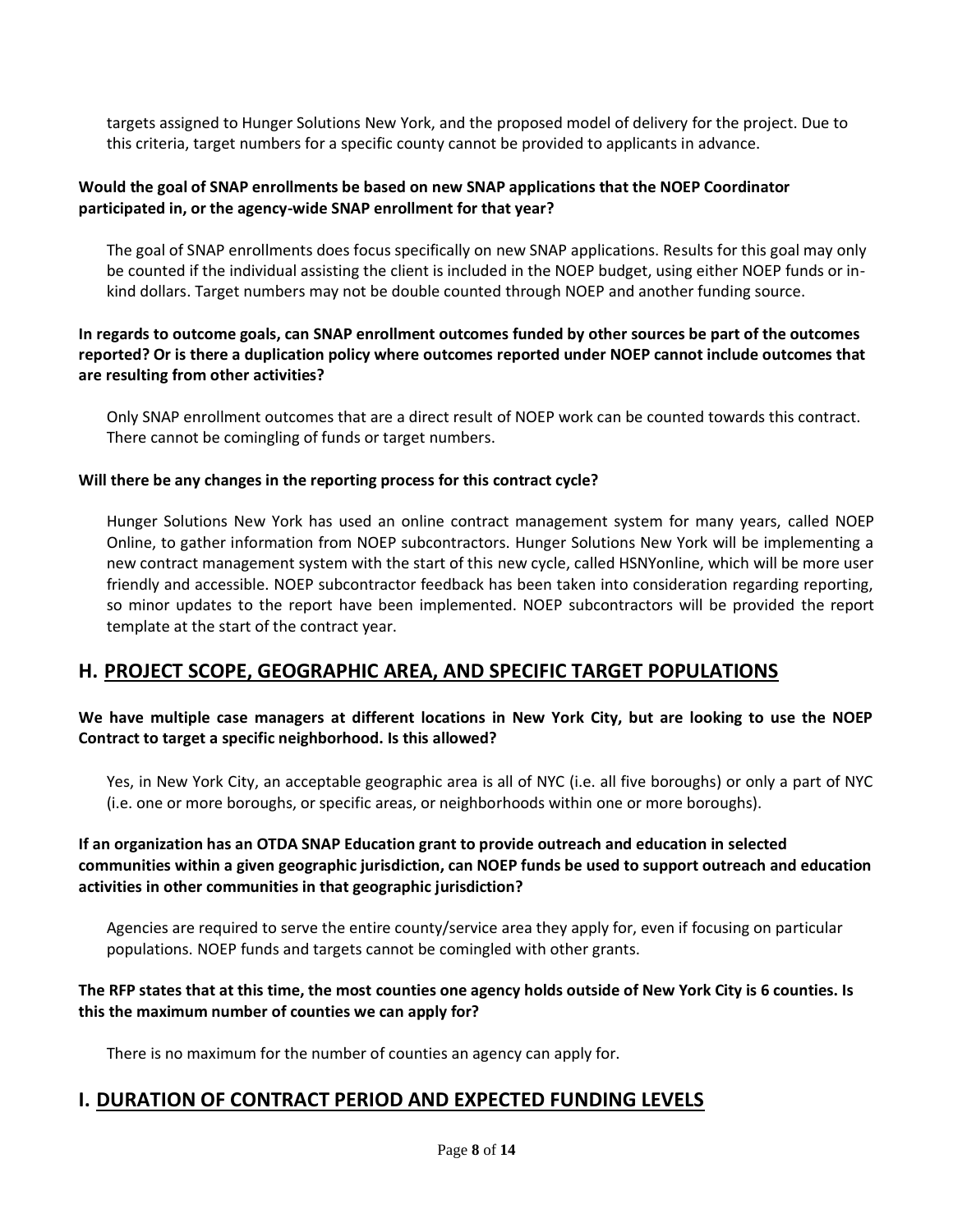#### **If an organization is awarded a contract beginning in July 2022, will they have to reapply to ensure continued funding for the remaining three years of the award?**

As a result of this RFP, awards will be issued for a four-year cycle (July 1, 2022 – June 30, 2026). Within this four-year cycle, and subject to the availability of a combination of state and federal funds, annual contracts will be awarded to begin July 1, 2022 with the potential for negotiated target and budget renewals for up to three additional years. Organizations do not have to reapply for the remaining three years of the award.

#### **Our organization is planning to use in-kind funds to support the NOEP contract. If we are unable to continue to use those funds to support the contract, can we terminate the contract before the cycle ends?**

While organizations do not have to reapply annually for NOEP funds during the contract cycle, they are required to renew their contract annually. If an organization is unable to continue supporting the NOEP contract, they may choose not to renew their contract.

#### **Can NOEP funds be used to augment existing nutrition outreach and education activities?**

NOEP funds cannot be comingled with any other funds from other sources, including other nutrition programs or outreach funds.

#### **If an organization has an OTDA SNAP Education grant to provide outreach and education in selected communities within a given geographic jurisdiction, can NOEP funds be used to support outreach and education activities in other communities in that geographic jurisdiction?**

Agencies are required to serve the entire county/service area they apply for, even if focusing on particular populations. NOEP funds and targets cannot be comingled with other grants.

#### *Appendix E: Project Requirements* **indicates that NOEP-funded activities have at least one full-time staff person. With the maximum award per contract \$66,000 or \$76,000, is this possible without the use of other funds to cover that full-time staff person's time?**

Organizations that receive NOEP funds are required to employ at least one, 100% NOEP-funded, full-time NOEP Coordinator (or full time equivalent) who is devoted to performing NOEP-funded anti-hunger activities. They may propose using in-kind funds to cover what the base award will not cover for NOEP.

#### **The funds awarded in this contract do not cover the salary/fringe for a full-time employee at our organization. For the NOEP Coordinator position, which is "100% NOEP funded", are we allowed to use other money to cover the salary and/or fringe for this position?**

Organizations are allowed to use in-kind funds to supplement salaries and/or fringe benefits, including the NOEP Coordinator position. The additional funds should be indicated as "in-kind" in the NOEP budget.

#### **Are in-kind expenses a requirement?**

Subcontractors may choose to incur some expenses as "in-kind" dollars, but it is not a requirement.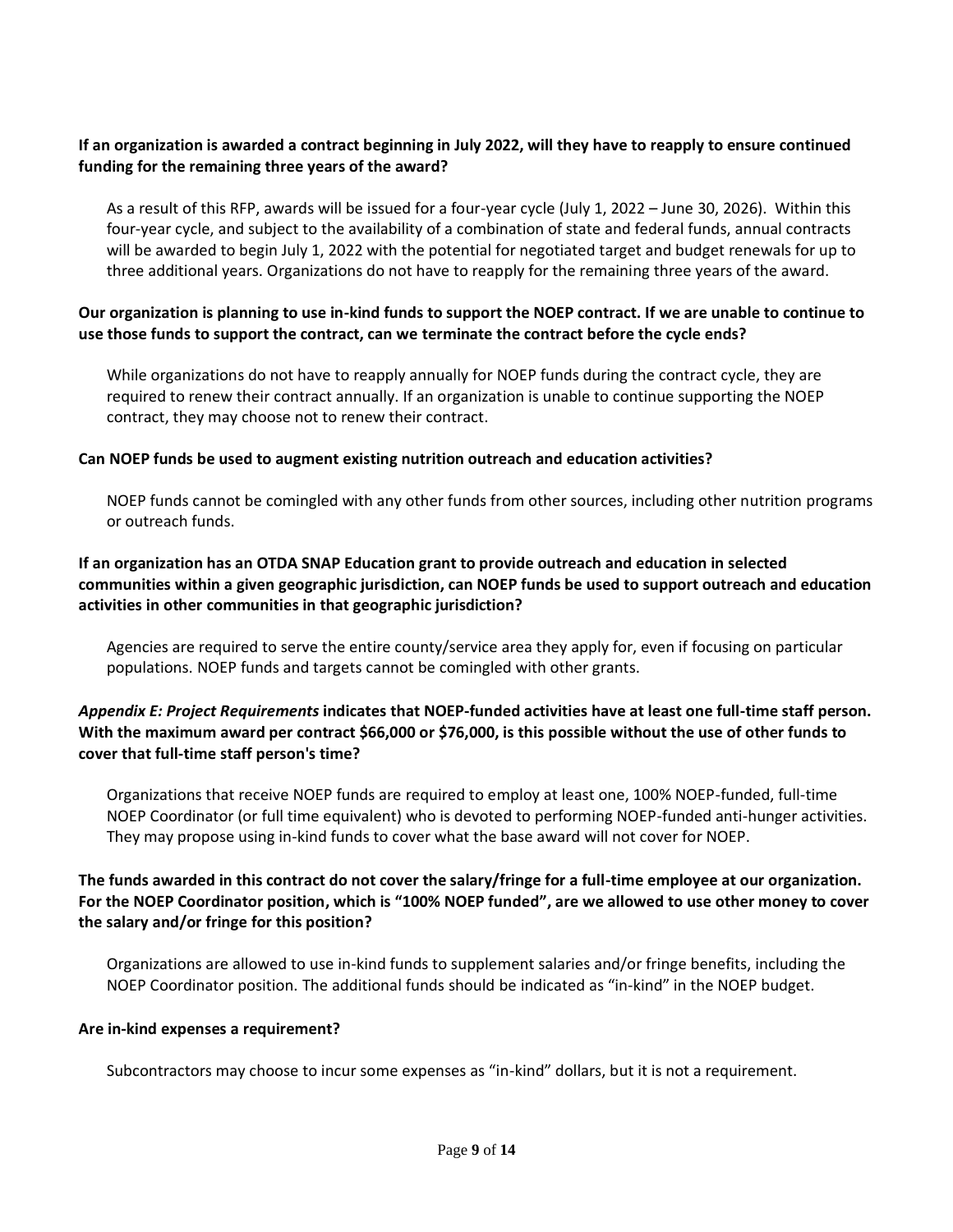#### **Will award amounts be adjusted for inflation?**

Maximum annual funding for the first year of the cycle (July 1, 2022 – June 30, 2023) will be as follows: \$76,000 for New York City and Long Island; \$66,000 for counties in the rest of the state; \$55,000 for each additional county proposed by an agency. Annual funding past the first year is dependent on State Budget appropriations.

#### **What is HSNY's estimation of the annual increase for personnel covered by NOEP?**

NOEP funding is dependent on State Budget appropriations. We cannot estimate what, if any, increase could happen throughout this contract cycle.

#### **Is it possible for funding levels to increase after the first year of the contract?**

Funding levels may increase throughout the contract cycle, based on the allocation of funds in the New York State budget. Hunger Solutions New York is advocating for an increase in funding for the NOEP contract, but cannot guarantee additional funds.

#### **With this level of funding, could we have less than a 100% NOEP Coordinator?**

NOEP subcontractors must employ a full time, or full time equivalent, NOEP Coordinator for each county they serve. A county may not be covered with a part time (less than 100%) NOEP Coordinator.

#### **As a current NOEP subcontractor, we know that reimbursement has not been prompt during this last contract cycle. Will this be addressed in the next cycle?**

Due to the pandemic, reimbursement from the state has been delayed for the NOEP contract. We hope this delay will be resolved in the next few months, and expect that reimbursement will be consistent and timely in the next cycle.

## **J. LETTER OF INTENT TO SUBMIT A PROPOSAL**

#### **If our agency did not submit a letter of intent, are we still able to apply for the NOEP Contract?**

A letter of intent is encouraged, but not required. An agency may still apply for the NOEP Contract even if they did not submit a letter of intent.

## **K. ASKING QUESTIONS ABOUT THIS RFP**

*No questions asked.*

## **L. ANSWERS TO QUESTIONS**

*No questions asked.*

# **M. SUBMITTING A PROPOSAL FOR FUNDING**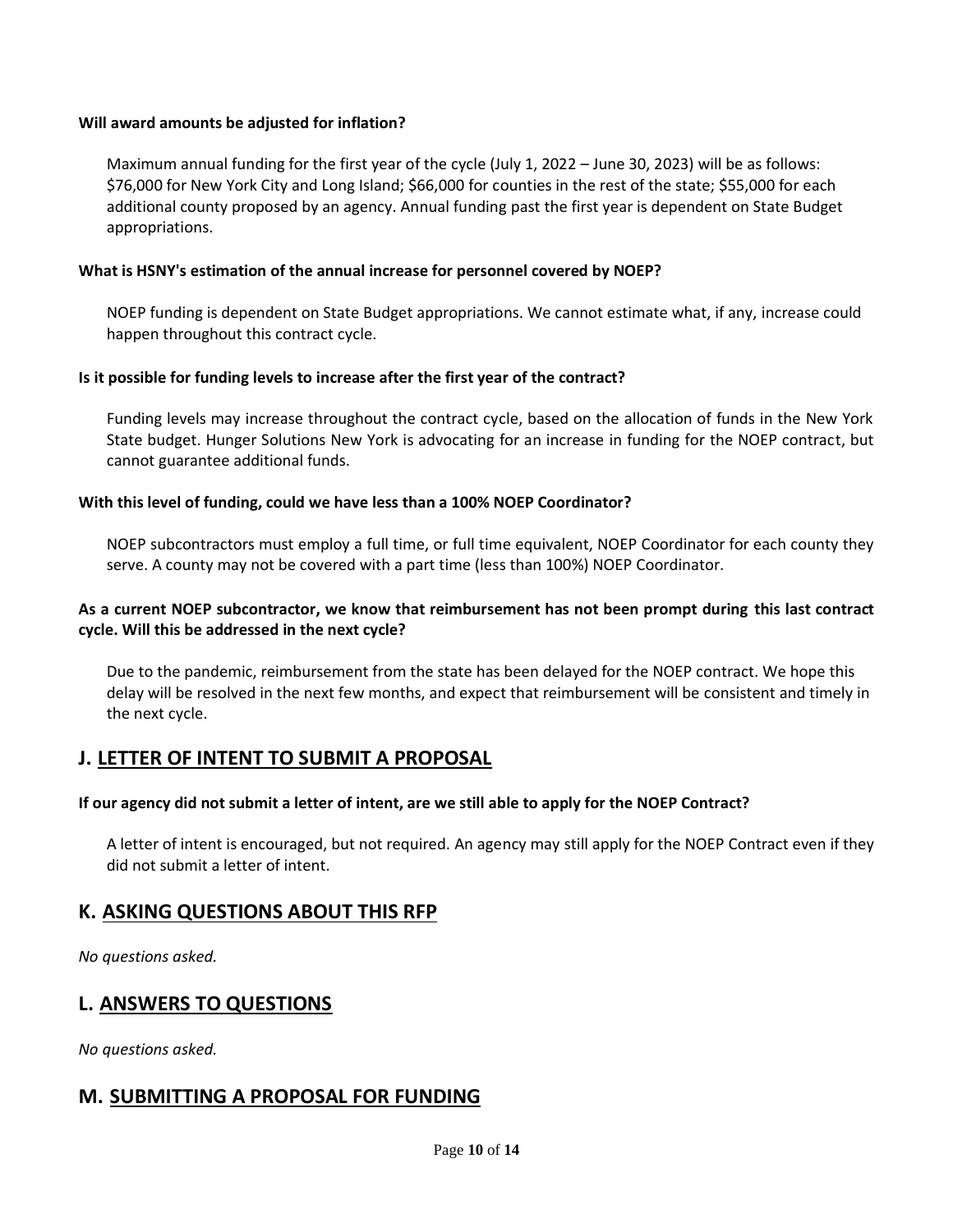#### **Our agency currently has a NOEP contract. Could you please highlight any changes in the new RFP, that are different from the current NOEP requirements and operational guidelines?**

Current subcontractors are expected to read through the RFP to locate new and updated NOEP requirements.

## **As a current NOEP subcontractor, should we notify Hunger Solutions New York if we decide not to bid on a county we are currently serving?**

It is preferred that a current NOEP subcontractor notifies Hunger Solutions New York if they are not planning to reapply for a currently covered county, but it is not required. Please note that current NOEP subcontractors must reapply for the NOEP contract, completing Section B, C, and D for each county they would like to apply for.

#### **With regards to** *Appendix F: Proposal Form***, are there word or character limits for replies to the questions cited under Sections A, B, C, D, and E?**

Answers to questions in Sections A-E do have character limits. These limits can be found in the online submission form, under Appendix F. All applications must be completed through the online submission form.

#### **Do character limits include spaces?**

In *Appendix F: Proposal Form*, answers to questions in Sections A-E have character limits. Character limits are shown beneath the question, and do include spaces. When completing the application online, you will know you hit the character limit when it does not allow you to type any more characters.

#### **For New York City bidders, when answering questions in Appendix F: Proposal Form, is the proposed "geographic area" the same as the proposed "service area"?**

Yes, geographic area and service area are the same.

#### **Our agency has many funders/contracts that provides us with \$66,000 or more. How many of these should we provide in Appendix A: Proposal Coversheet? Is there a character limit that would prevent us from listing many funders, and if so, should we upload an attachment?**

There is no character limit preventing an agency from listing all funders/contracts that provide them over \$66,000. If the agency has an excessive number of funding agencies that provide over \$66,000, please list at least 10 of those funding agencies.

#### **In Appendix A: Proposal Coversheet, should we list only public funders who provide over \$66,000, such as those from the city or state? Or should we also include private funders?**

Funding sources from both public and private funders may be included.

**Hunger Solutions New York has clarified that if we have many funding sources over \$66,000, we could provide the top 10 funders. Can we provide less than 10 funders? And do the funders listed have to be in the top 10, or can we list any funder that has given us over \$66,000?**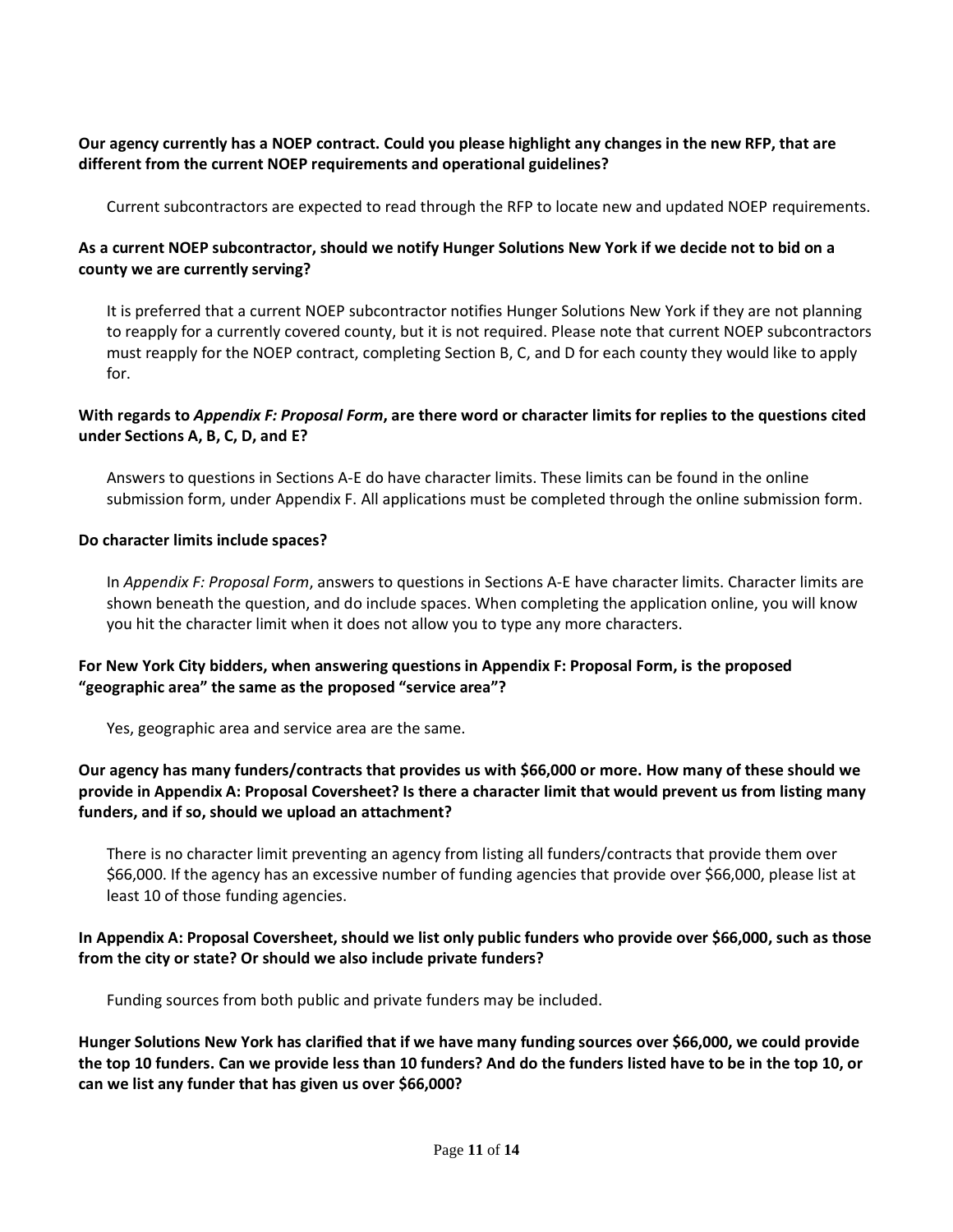Organizations that have more than 10 funding sources over \$66,000 may provide the top 10 funders. Organizations should provide less than 10 funding sources only if they have less than 10 funding sources that provide \$66,000 to the organization.

#### **Are Letters of Support from local DSS offices required?**

Letters of Support are not required. However, if able to obtain a letter of support from the LDSS/HRA center, these letters can be uploaded for each county the applicant applies for, under Section B of *Appendix F: Proposal Form*.

#### **Is there a specific format that the state is looking for with the letter from LDSS/HRA?**

The Letter of Support from LDSS/HRA offices, if obtained, may have any format.

#### **The application provides a space to upload letters of support from the LDSS/HRA office. Can we submit letters of support from other agencies, and if so, where should we submit them?**

Yes, you may submit letters of support from other agencies. This would be an optional submission. For any letter of support, whether from an LDSS/HRA office or another agency, please submit them under Appendix F: Proposal Form, Section B. Multiple files may be uploaded there.

#### **How should we get an authorized signatory to sign the online form?**

The online submission form can be saved; once saved, you may email it yourself or another individual, or copy the link and manually email it to another individual. An authorized signatory must sign the form prior to submission.

## **N. REQUIRED ATTACHMENTS**

#### **Is there a size limit for attachments?**

Yes, attachments must be under 250MB per file. Up to 20 files can be uploaded under each field.

#### **Are organizations that receive federal funds required to submit an A-133 audit as one of the required attachments or is the organization's regular audit sufficient?**

All non-federal government agencies and nonprofit organizations that expend \$750,000 or more in federal awards in a given fiscal year are required to obtain and submit a Single Audit.

#### **If we are in the process of finishing our current fiscal audit, can we submit our annual financial statement until we receive the full report?**

Bidders should submit the last fiscal audit their agency has completed. If currently in the process of completing this year's audit, it is acceptable to submit last year's audit.

#### **Our organization is not required to have a fiscal audit. We have a fiscal review as part of our 990 preparation. Does this preclude our participation in this program?**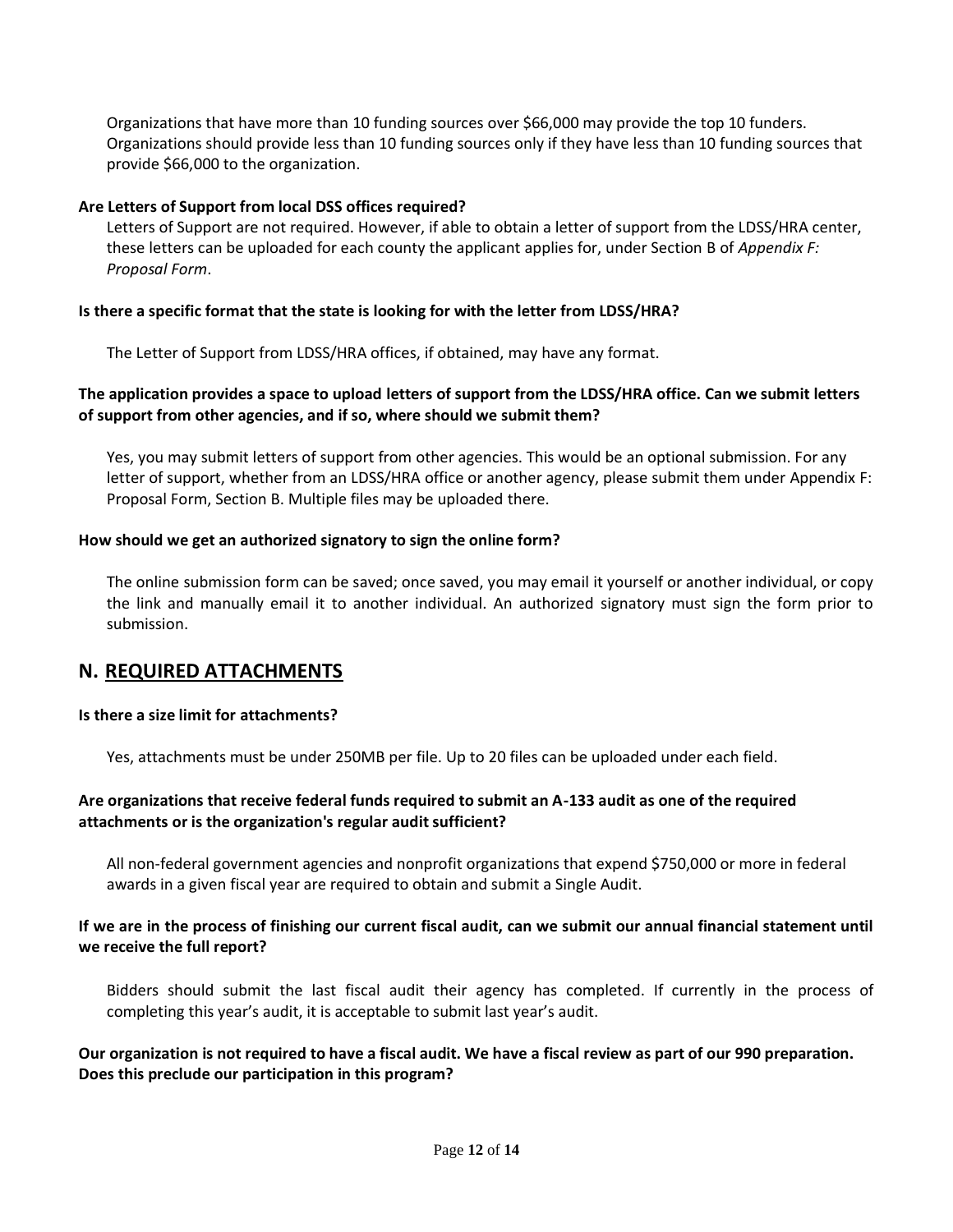All NOEP subcontractors are required to submit annual audits of their financial statements by an independent auditor. Additionally, all subcontractors must adhere to OMB Uniform Guidance requirements. NOEP can be charged its proportional share of the costs of the audits.

# **O. PROPOSAL DUE DATE**

*No questions asked.*

## **P. PROPOSAL PRESCREENING**

*No questions asked.*

# **Q. SCORING**

**It is noted that during the proposal prescreening, the high need points assigned to each county will be applied to all proposal to serve that county. Can you confirm that Hunger Solutions New York will look at all of the bulleted criteria at the county level (rather than city or MSA)?**

Yes, Hunger Solutions New York reviews the high-need criteria at the county level only.

#### **What are the high need counties and what are their rankings/ level of need?**

A county's "high need" determination is based on a number of criteria, such as: potentially eligible people not participating in SNAP; children eligible for free or reduced-price meals within the school lunch program; infant mortality/morbidity rates; economic indicators; a high concentration of at-risk populations; and the unavailability of food assistance programs in the area. Hunger Solutions New York performs an analysis of these criteria every 4 years. This analysis is an internal document only.

## **R. REFERENCE CHECKS**

*No questions asked.*

## **S. AWARD DETERMINATIONS**

#### **Can there be more than one NOEP Coordinator in a county?**

Outside of New York City, a county is typically covered by just one NOEP Coordinator. Based on a county's need, it is possible that two agencies could receive a contract to cover one county. In New York City, boroughs are usually covered by multiple NOEP subcontractors, due to population size and need.

#### **How many awards will be issued because of this RFP? Is there a list of current recipients that can be shared for review by prospective applicants?**

The number of awards will be determined based on applicant proposals and funding availability. At this time, 52 counties are covered by an in-person NOEP Coordinator. A list of current NOEP Coordinators can be found on the Hunger Solutions New York website [here.](https://hungersolutionsny.org/find-food-help/snap/)